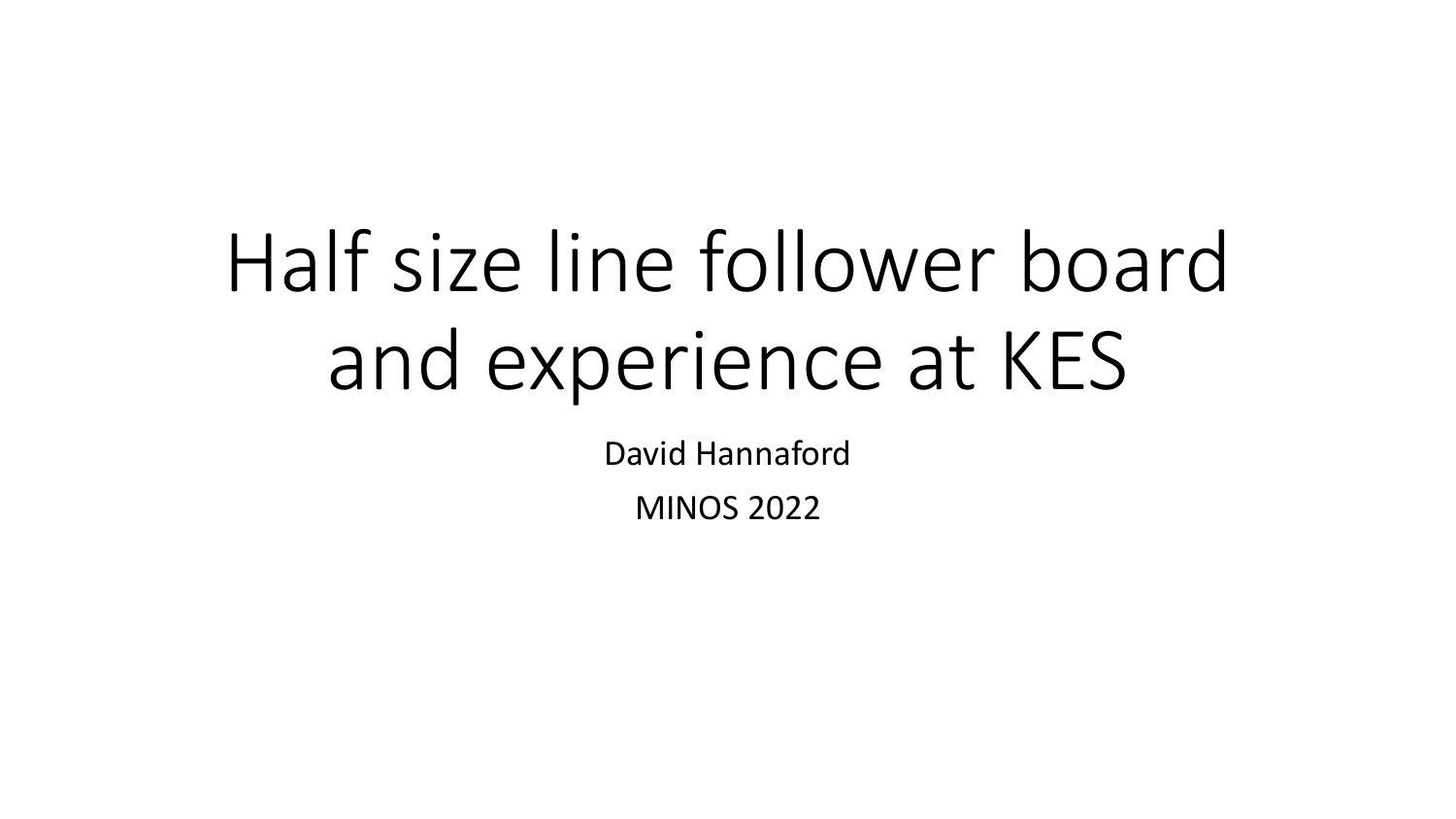### The UKMARS half size line follower board

- Purpose To enable a UKMARSBOT to run on a half size course, which means it has to sense and follow a half width (10mm) line and detect half size course start, end and radius markers
- To be easily plugged straight into J1 on a UKMARSBOT main board
- To be simpler to build for schools than the basic line follower board the transistor bypass and sensitivity resistor connectors are removed and components spaced out more for easier soldering
- To be robust enough to withstand being dropped from a desk



Standard line sensor basic



Half size line sensor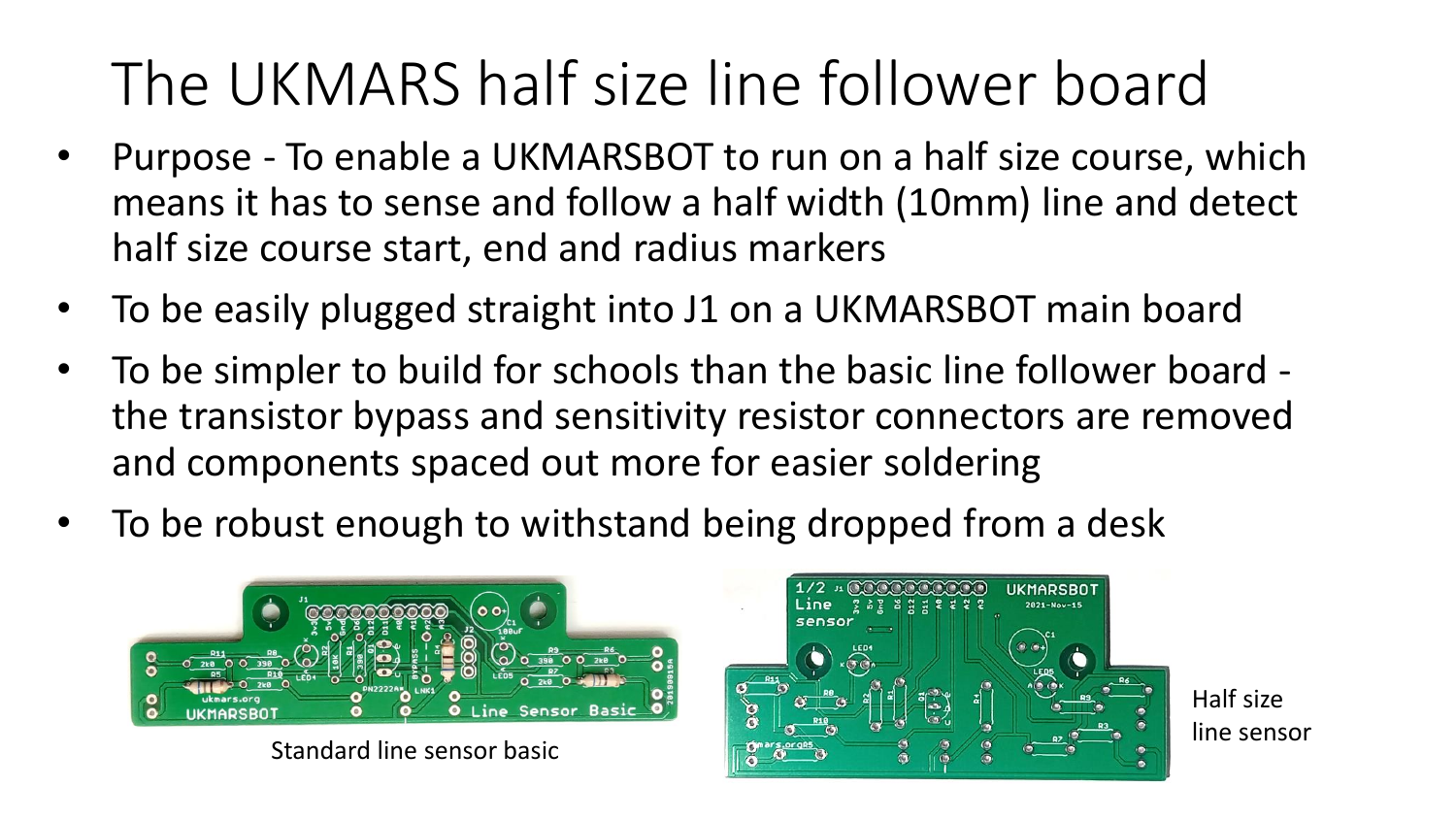#### Bottom and Top view of board on UKMARSBOT



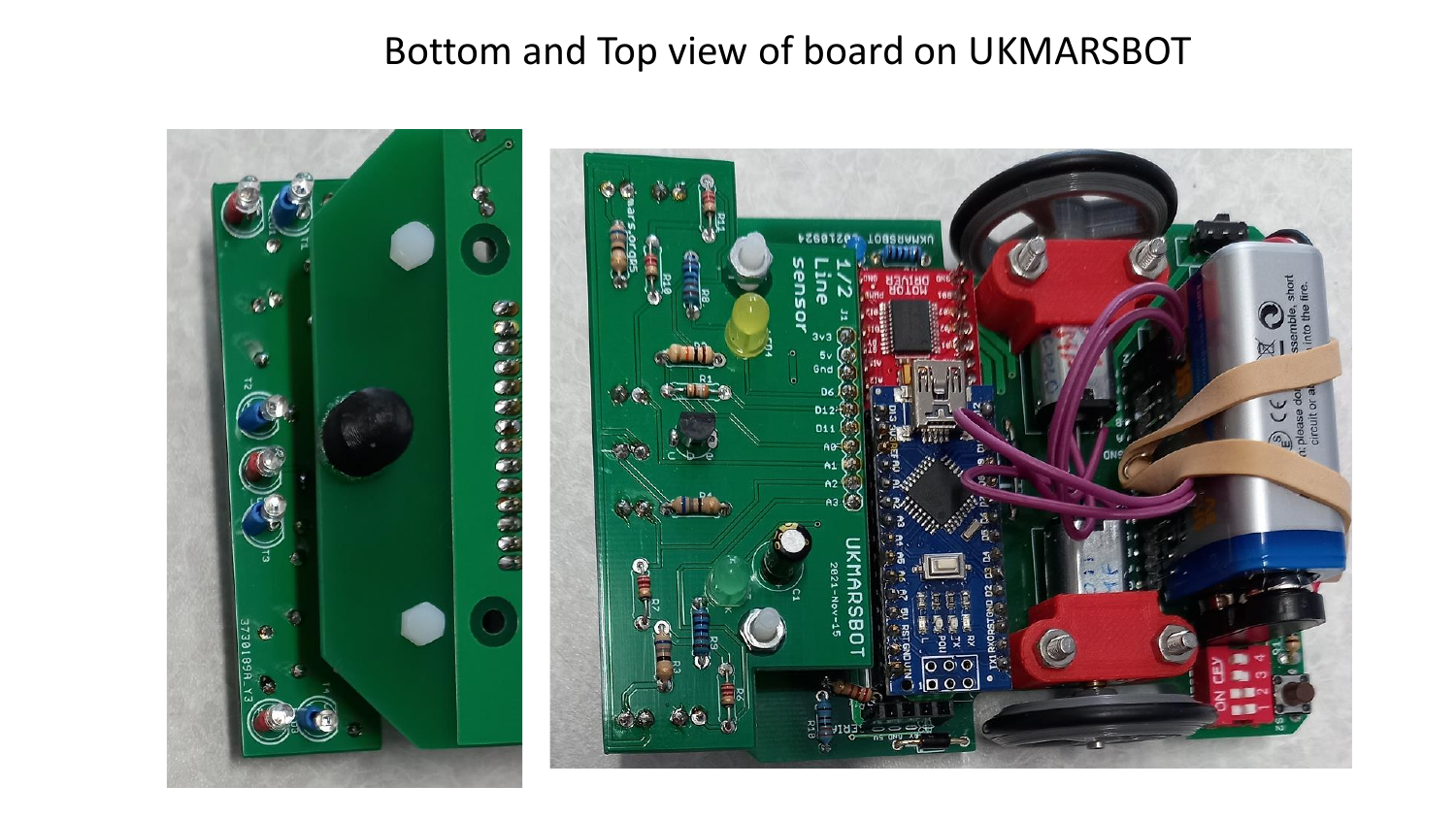### Experience at KES school

- 13 UKMARSBOTS were built this year UKMARSBOT main boards + ½ line sensor boards
- Boys really enjoyed acquiring soldering skills
- Initial minimal build of 1/2 size sensor had just the line sensor All 13 minimal boards were built over 3 weeks in December All 13 worked

From January to end March we:

- Got boys coding line following and testing on ½ size track
- Added side sensor components to the boards

• Wrote code for drag race and trying to stop at end Made some code procedures available online plus some tests such as motor test and phototest to read the sensor values at <https://www.davidhannaford.com/kes2020/examples.pdf>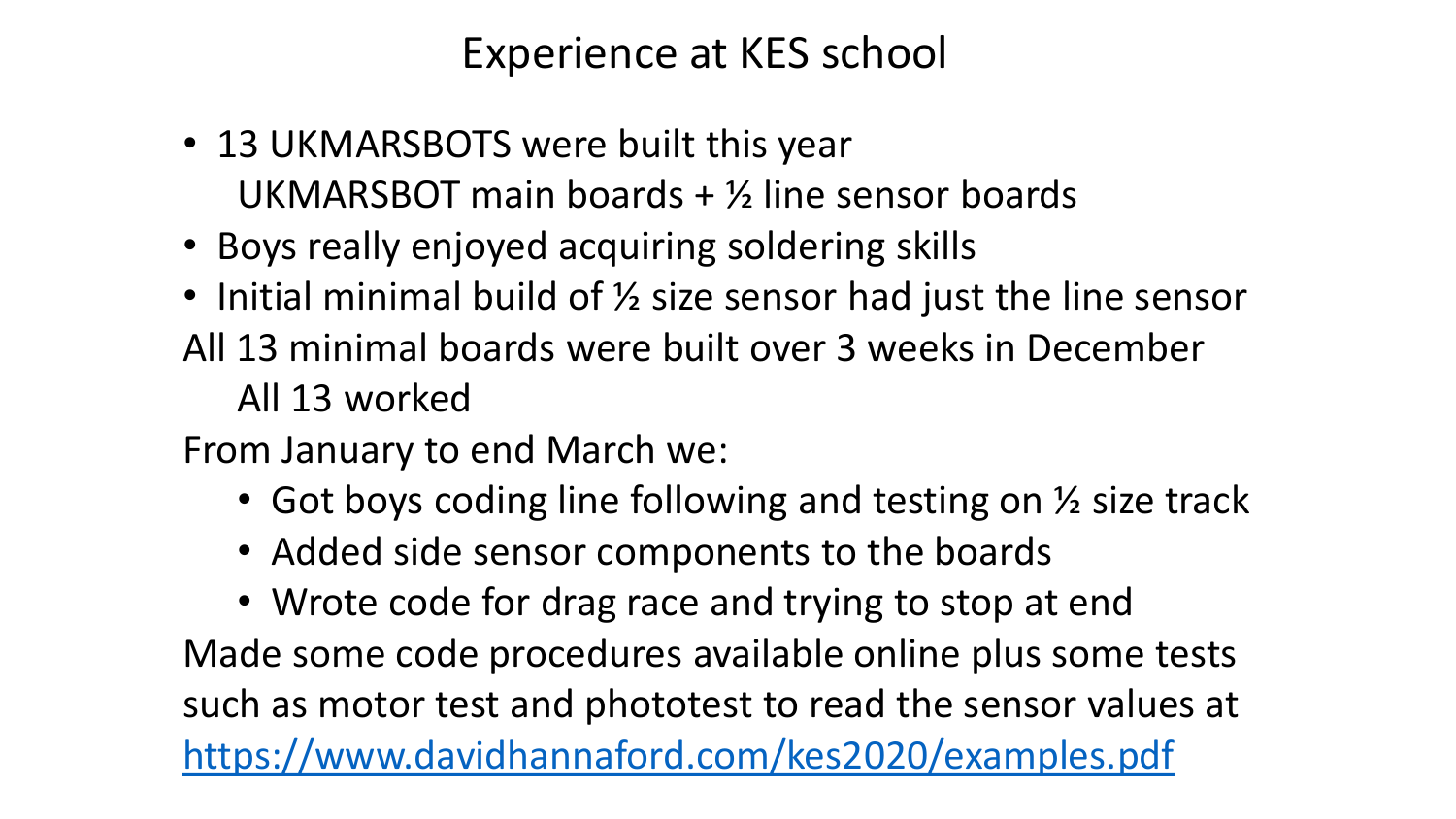### **Hiccups**

- About 10 resistors were put on the sensor board with the wrong value (out of about 140 resistors) But easily replaced when we found that the sensors did not give the right readings.
- One lad put LEDs in where the phototransistors should have gone
- A few dry joints occurred, but not many
- Quite a lot of battery leads got pulled off and had to be resoldered on
- Not having quite enough computers meant that lads not busy coding got up to mischief some of the time
- Lots of the robots jumped off the test tracks on the desk and hit the floor but they all survived

### Helpers

Two pupils who did KES "pi wars at home" last year and previously built Arduino based robots, plus one student from 6<sup>th</sup> form, came along to help the students to sort out error messages and bugs, as part of their D of E volunteering activities